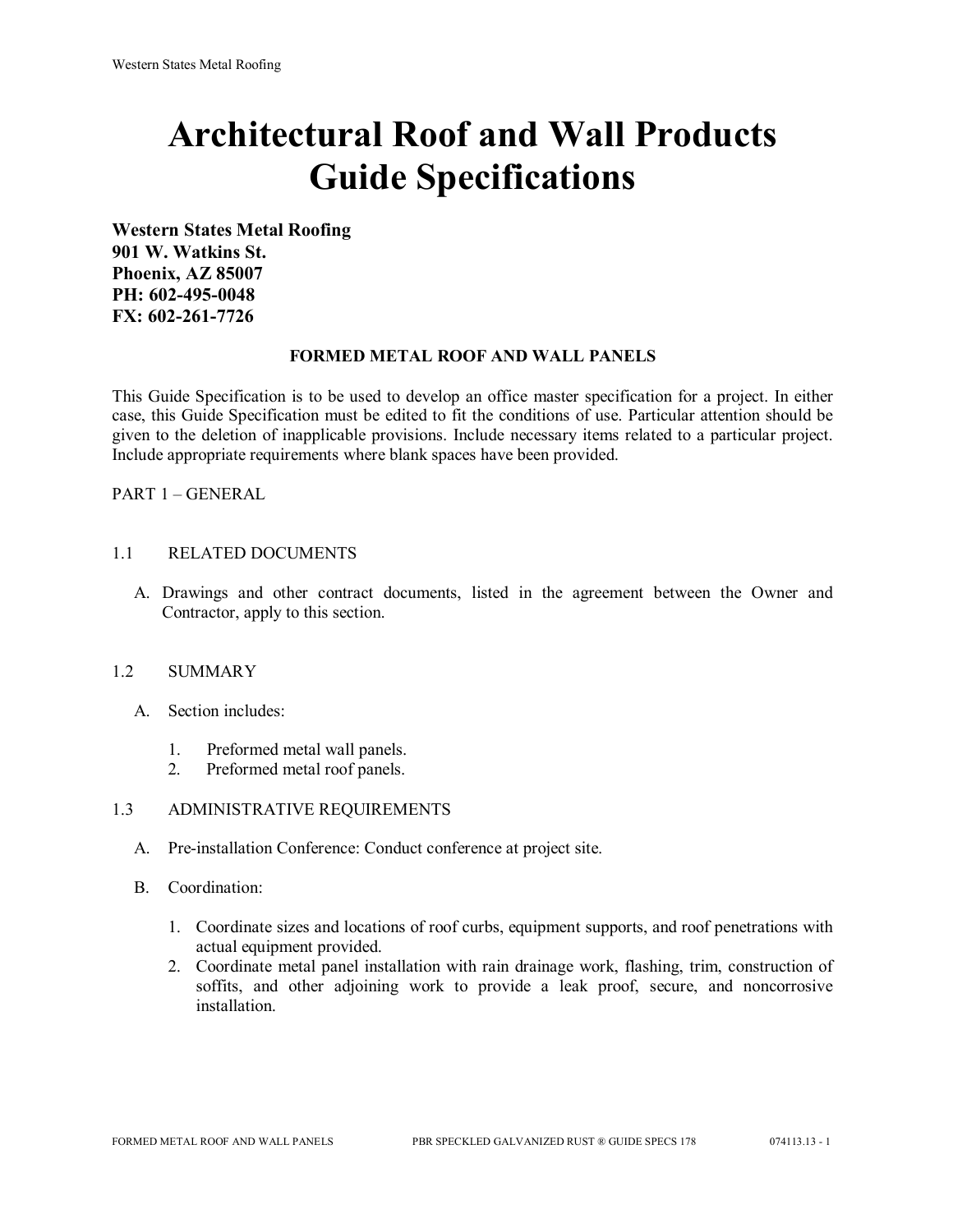## 1.4 SUBMITTALS

- A. Product Data:
	- 1. Include construction details, material descriptions, dimensions of individual components and profiles and finishes for each type of panel and accessory.
- B. Shop Drawings:
	- 1. Include fabrication and installation layouts of metal panels; details of edge conditions, joints, panel profiles, corners, anchorages, attachment system, trim, flashings, closures, accessories and special details.
	- 2. Accessories: Include details of the flashing, trim, and anchorage systems, at a scale of not less than 1-1/2 inches per 12 inches.
- C. Samples:
	- 1. Metal Panels: 12 inches long by actual panel width. Include fasteners, closures, and other metal panel accessories.
- D. Qualification Data: For Installer.
- E. Product Test Reports: For each product, for tests performed by a qualified testing agency.
- F. Filed quality control reports.
- G. Sample Warranties: For special warranties.
- 1.5 QUALITY ASSURANCE
	- A. Installer Qualifications: An entity that employs installers and supervisors who have a minimum of 3 years' experience in the installation of metal roof / wall panels.
	- B. Mockups: Build mockup; to verify selections made under sample submittals and to demonstrate aesthetic effects and set quality standards for fabrication and installation.
- 1.6 DELIVERY, STORAGE AND HANDLING
	- A. Deliver components, metal panels and other manufactured items so as not to be damaged or deformed. Package metal panels for protection during transportation and handling.
	- B. Store metal panels in a manner to prevent bending, warping, twisting and surface damage.
	- C. Stack metal panels horizontally on platforms or pallets, covered with suitable weather tight and ventilated covering. Store metal panels to ensure dryness with positive slope for drainage of water. Do not store metal panels in contact with other materials that might cause staining, denting or other surface damage.
	- D. Retain strippable protective covering on metal panels during installation.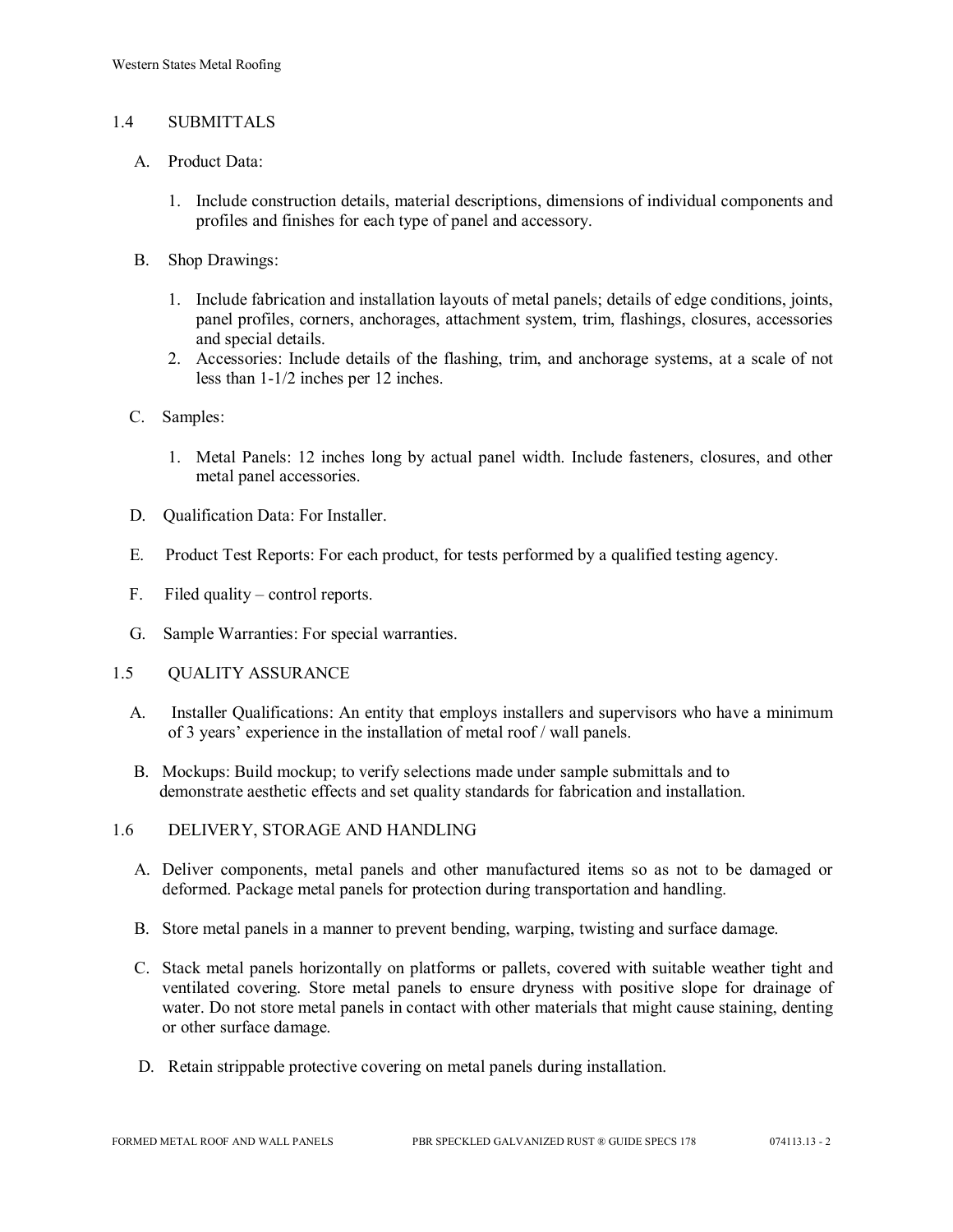# 1.7 FIELD CONDITIONS

A. Weather Limitations: Proceed with installation only when existing and forecasted weather conditions permit assembly of metal panels to be performed according to manufacturers' written instructions and warranty requirements.

# 1.8 WARRANTY

# A. MANUFACTURER'S PRODUCT WARRANTY

1. Manufacturer's standard coating performance warranty, as available for specified installation and environmental conditions. (Contact a WSMR Representative to determine actual warranty criteria)

## B. CONTRACTORS WARRANTY

1. Warrant panels, flashings, sealants, fasteners, and accessories against defective materials and/ or workmanship, to remain watertight and weatherproof with normal usage for two (2) years following Project Substantial Completion date.

## PART 2 – PRODUCTS

## 2.1 MANUFACTURER

 A. Western States Decking, Inc., DBA - Western States Metal Roofing, 901 W. Watkins St., Phoenix, AZ 85007; Phone: (877) 787-5467; Fax: (602) 261-7726

Email: [sales@paintedrustedroofing.com](mailto:sales@paintedrustedroofing.com) Website: [www.paintedrustedroofing.com](http://www.paintedrustedroofing.com/)

B. Substitutions: In accordance with contract documents.

# 2.2 METAL ROOF PANELS

- A. PBR Panel; Exposed Fastener Metal Panels: metal panel consisting of formed metal sheet with trapezoidal major ribs with intermediate stiffening ribs symmetrically placed between major ribs, installed by lapping edges of adjacent panels.
	- 1. Metal Panel Designation: PBR Panel
	- 2. Metallic- Coated Steel Sheet: Aluminum- zinc alloy- coated steel sheet minimum (Zincalume® or Galvalume®) complying with ASTM A 792/ A 792M, Class AZ50 coating designation; structural quality.
		- a. Nominal Thickness: [24 Gauge]
		- b. Exterior Finish Available In: Cool Tech ® 500 PVDF Paint System
			- i. Speckled Galvanized Rust ®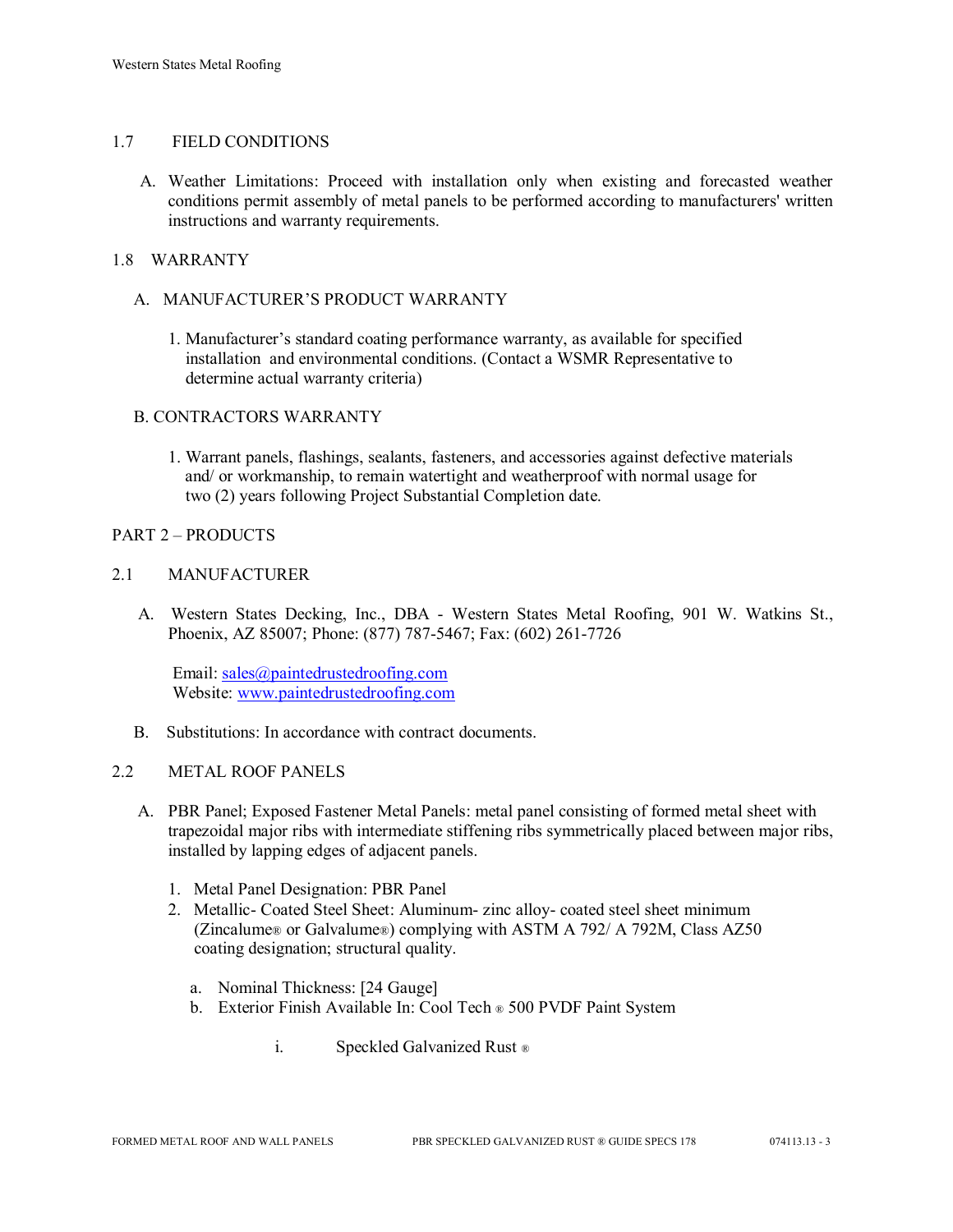- 3. Grade of Steel:
	- a. 24 Gauge Grade 50
- 4. Major- Rib Spacing: 12 inches on center
- 5. Panel Coverage: 36 inches
- 6. Panel Height: 1.25 inches

## 2.3 ACCESSORIES

- A. Self-Adhering, High- Temperature Underlayment: Provide self-adhering, cold applied, sheet underlayment, a minimum of 30 mils thick, specifically designed to withstand high metal temperatures beneath metal roofing. Provide primer when recommended by underlayment manufacturer.
	- 1. Thermal Stability: Stable after testing at 220 deg F; ASTM D 1970.
	- 2. Low- Temperature Flexibility: Passes after testing at minus 20 deg F; ASTM D 1970.
- B. Miscellaneous Metal Sub framing and Furring: ASTM C 645; cold formed, metallic- coated steel sheet, ASTM A 653/ A 653M, G90 coating designation or ASTM A 792/ A 792M, Class AZ55 aluminum- zinc alloy coating designation unless otherwise indicated. Provide manufacture's standard sections as required for support and alignment of metal panel system.
- C. Panel accessories: Provide components required for a complete, weather tight panel system including trim, clips, flashings, sealants, gaskets, fillers, closure strips, and similar items. Match material and finish of metal panels unless otherwise indicated.
	- 1. Closures: Provide closures at eaves and ridges, fabricated of same metal as metal panels.
	- 2. Backing Plates; Provide metal backing plates at panel end splices, fabricated from material recommended by manufacturer.
	- 3. Closure Strips: Closed-cell, expanded, cellular, rubber or cross linked, polyolefin-foam or closed-cell laminated polyethylene; minimum I -inch-thick, flexible closure strips; cut or pre-molded to match metal panel profile. Provide closure strips where indicated or necessary to ensure weather tight construction.
- D. Flashing and Trim: Provide flashing and trim formed from same material as metal panels as required to seal against weather and to provide finished appearance. Finish flashing and trim with same finish systems adjacent metal panels.
- E. Panel Fasteners: Self-tapping screws designed to withstand design loads. Provide EPDM or PVC sealing washers for exposed fasteners.
- F. Panel Sealants: Provide sealant type recommended by manufacturers that are compatible with panel materials, are non-staining and do not damage panel finish.
- G. Metal Protection: When dissimilar metals contact each other or corrosive substrates, protect against galvanic.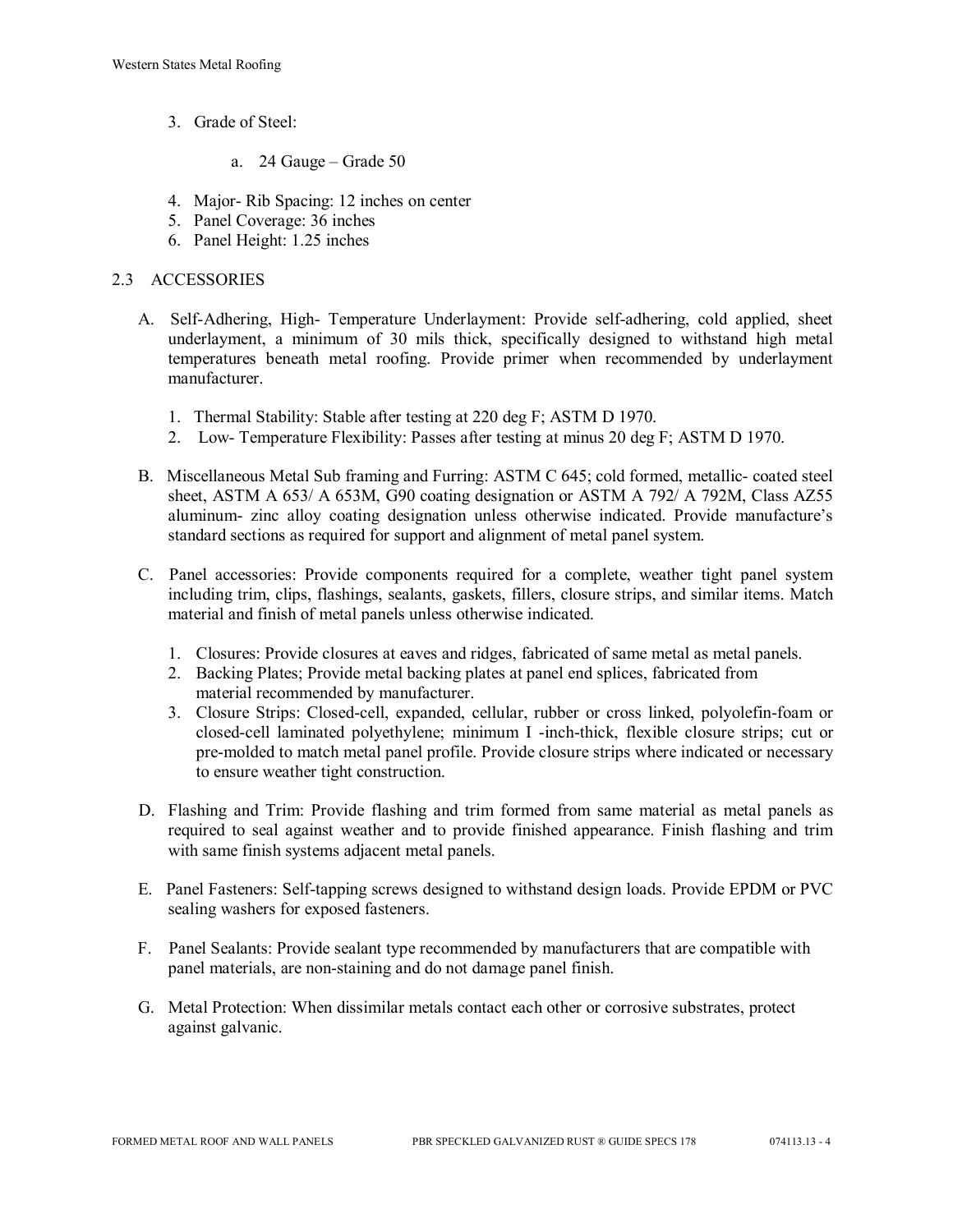## 2.4 FABRICATION

- A. General: Fabricate and finish metal panels and accessories at the factory, by manufacturers Standard procedures and processes, as necessary to fulfill indicated performance requirements demonstrated by laboratory testing. Comply with indicated profiles and with dimensional and structural requirements.
- B. Provide panel profile, including major ribs and intermediate stiffening ribs, if any, for full length of panel.
- C. Sheet Metal Flashing and Trim: Fabricate flashing and trim to comply with manufacturer's recommendations and recommendation in SMACNA's "Architectural Sheet Metal Manual" that apply to design, dimensions, metal, and other characteristics of item indicated.

## 2.5 FINISHES

- A. Protect mechanical and painted finishes on exposed surfaces from damage by applying a strippable, temporary protective covering before shipping.
- B. Appearance of Finished Work: Variations in appearance of abutting or adjacent pieces are acceptable if they are within one- half of the range of approved Samples. Noticeable variations in same piece are unacceptable. Variations in appearance of other components are acceptable if they are within the range of approved Samples and are assembled or installed to minimize contrast.
- C. Steel Panels Finish:
	- 1. Exterior Finish: Valspar Fluropon® Polyvinylidine Fluoride, full 70 percent Kynar ® / Hylar  $\infty$  5000, consisting of a baked- on 0.2 – 0.3 mil corrosion primer and a baked on 0.70 – 0.80 mil base coat and a baked on  $0.30 - 0.50$  mil print coat with a specular gloss of  $8 - 15$  when tested in accordance with ASTM D523 at 60 degrees.
	- 2. Interior Finish: Standard Polyester backer finish consisting of  $0.15 0.25$  primer coat and a  $0.30 - 0.40$  mil wash coat with a minimum total dry film thickness of  $0.45 - 0.65$  mil.

#### PART 3- EXECUTION

#### 3.1 EXAMINATION

- A. Examine substrates, area, and conditions, with installer present, for compliance with requirements for installation tolerances, metal panel supports, and other conditions affecting performance of the work.
	- 1. Examine primary and secondary roof framing to verify that rafters, purlins, angles, channels, and other structural panel support members and anchorages have been installed within alignment tolerances required by metal roof panel manufacturer.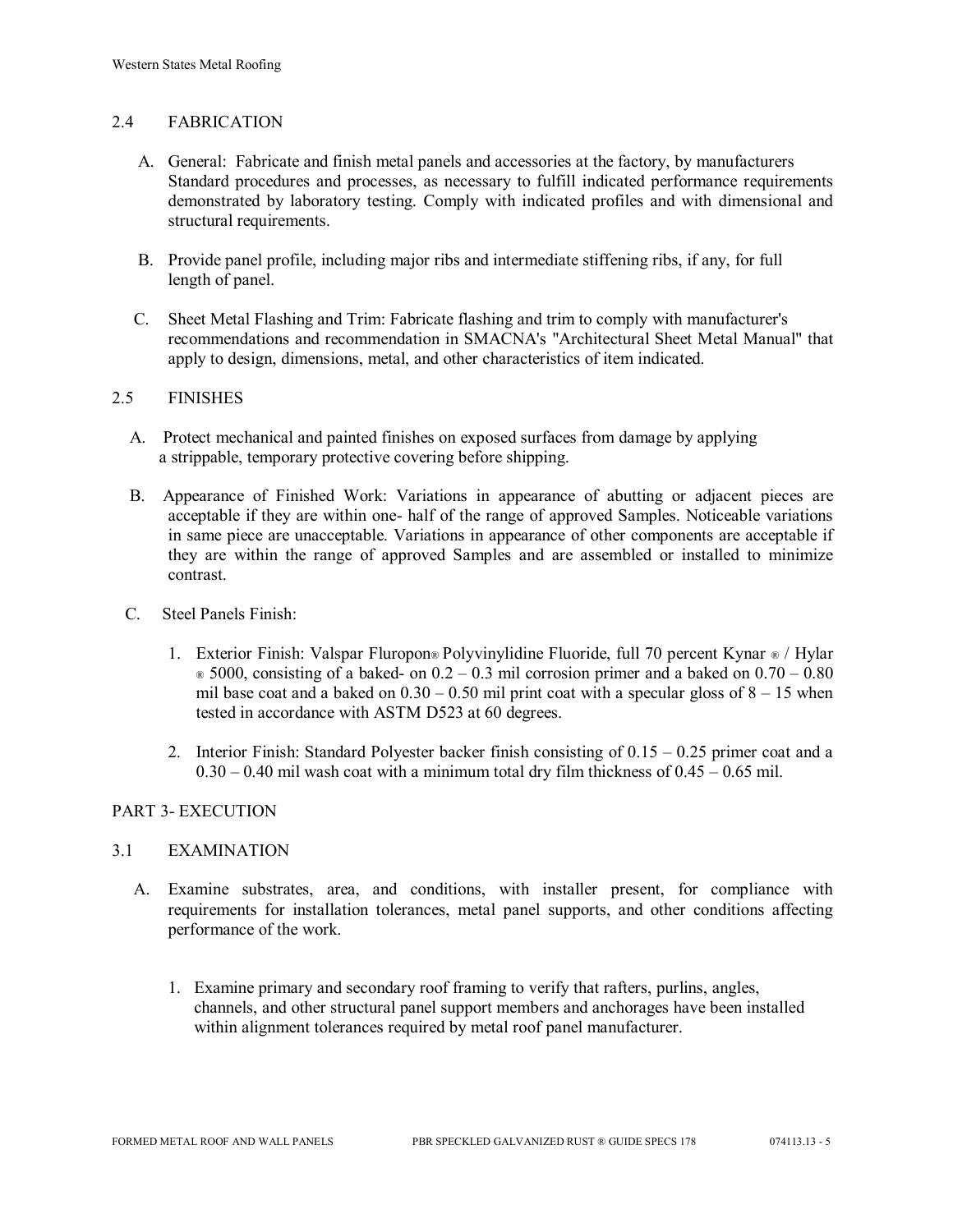- 2. Examine solid roof sheathing to verify that sheathing joints are supported by framing or blocking and that installation is within flatness tolerances required by metal roof panel manufacture.
	- a. Verify that air or water-resistive barriers have been installed over sheathing or backing substrate to prevent air infiltration or water penetration.
- B. Examine roughing-in for components and systems penetrating metal panels to verify actual locations of penetrations relative to seam locations of metal panels before installation.
- C. Proceed with installation only after unsatisfactory conditions have been corrected.

## 3.2 PREPARATION

- A. Miscellaneous Supports: Install sub framing, furring and other miscellaneous panel support members and anchorage according to ASTM C 754 and metal panel manufacturer's written recommendations.
- 3.3 UNDERLAYMENT INSTALLATION
	- A. Self- Adhering Sheet Underlayment: Apply primer if required by manufacturer. Comply with temperature restrictions of underlayment manufacturer for installation. Apply at locations indicated on Drawings, wrinkle free, in shingle fashion to shed water, and with end laps of not less than 6 inches staggered 24 inches between courses. Overlap side edges not less than 3- ½ inches. Roll laps with roller. Cover underlayment within 14 days.
	- B. Felt Underlayment: Apply at locations indicated [below] [on drawings], in shingle fashion to shed water. And with lapped joints of not less than 2 inches.
		- 1. Apply over the entire roof surface.
		- 2. Apply on roof not covered by self- adhering sheet underlayment. Lap over edges of self adhering sheet underlayment not less than 3 inches, in shingle fashion to shed water.
	- C. Slip Sheet: Apply slip sheet over underlayment before installing metal roof panels.
	- D. Flashings: Install flashings to cover underlayment to comply with requirements specified in Section 076200 "Sheet Metal Flashing and Trim."

## 3.4 METAL PANEL INSTALLATION

- A. General: Install metal panels according to manufacturer's written instructions in orientation, sizes, and locations indicated. Install panels perpendicular to supports unless otherwise indicated. Anchor metal panels and other components of the work securely in place, with provisions for thermal and structural movement.
	- 1. Shim or otherwise plumb substrates receiving metal panels.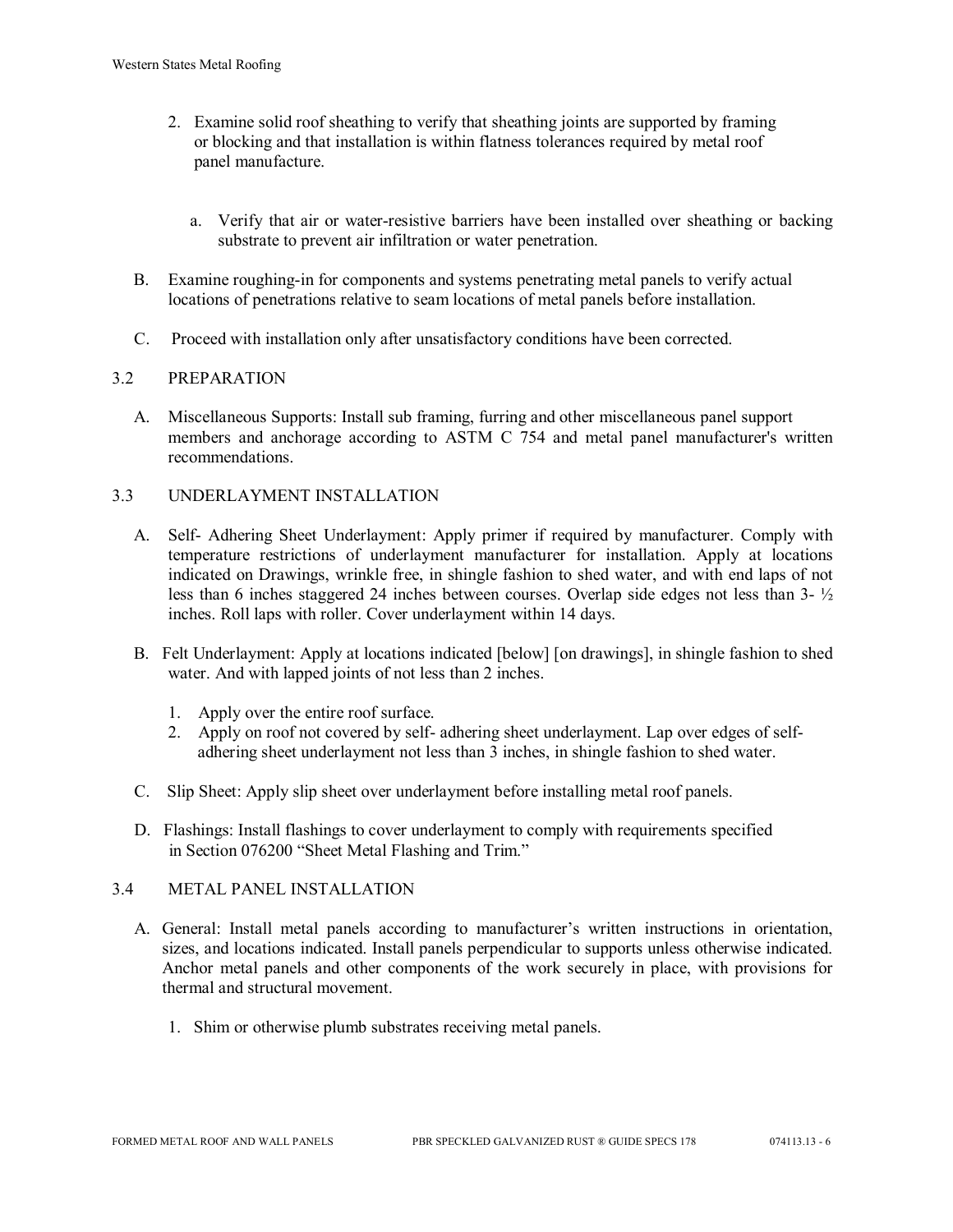- 2. Flash and seal metal panels at perimeter of all openings. Fasten with self-tapping screws. do not begin installation until air or water- resistive barriers and flashings that are concealed by metal panels are installed.
- 3. Install screw fasteners in predrilled holes.
- 4. Locate and space fastenings in uniform vertical and horizontal alignment.
- 5. Install flashing and trim as metal panel work proceeds.
- 6. Locate panel splices over, but not attached to, structural supports. Stagger panel splices and end laps to avoid a four – panel lap splice condition.
- 7. Align bottoms of metal panels and fasten with blind rivets, bolts, or self- tapping screws. Fasten flashings and trim around openings and similar elements with self-tapping screws.
- 8. Provide weather tight escutcheons for pipe—and conduit- penetrating panels.
- B. Fasteners:
	- 1. Steel Panels: Use galvanized steel fasteners.
- C. Metal Protection: When dissimilar metals contact each other or corrosive substrates, protect against galvanic action.
- D. Lap-Seam Metal Panels: Fasten metal panels to supports with fasteners at each lapped joint at location and spacing recommended by manufacturer.
	- 1. Lap ribbed or fluted sheets one full rib. Apply panels and associated items true to line for neat and weather tight enclosure.
	- 2. Provide metal backed washers under heads of exposed fasteners bearing on weather side of metal panels.
	- 3. Locate and space exposed fasteners in uniform vertical and horizontal alignment. Use proper tools to obtain controlled uniform compression for positive seal without rupture of washer.
	- 4. Install screw fasteners with power tools having controlled torque adjusted to compress Washer tightly without damage to washer, screw threads or panels. Install screws in predrilled holes.
	- 5. Flash and seal pans with weather closures at perimeter of all openings.
- E. Accessory Installation: install accessories with positive anchorage to building and weather tight Mounting, and provide for thermal expansion. Coordinate installation with flashings and other components.
	- 1. Install components, required for a complete metal panel system including trim, copings, corners, seam covers, flashings, sealants, gaskets, fillers, closure strips and similar items. Provide types indicated by metal wall panel manufacturer; or, if not indicated, provide types recommended by metal panel manufacturer.
- F. Flashing and Trim: Comply with performance requirements manufacturer's written installation instructions, and SMACNA's "Architectural Sheet Metal Manual." Provide concealed fasteners where possible, and set units true to line and level. Install work with laps, joints and seams that are permanently watertight.